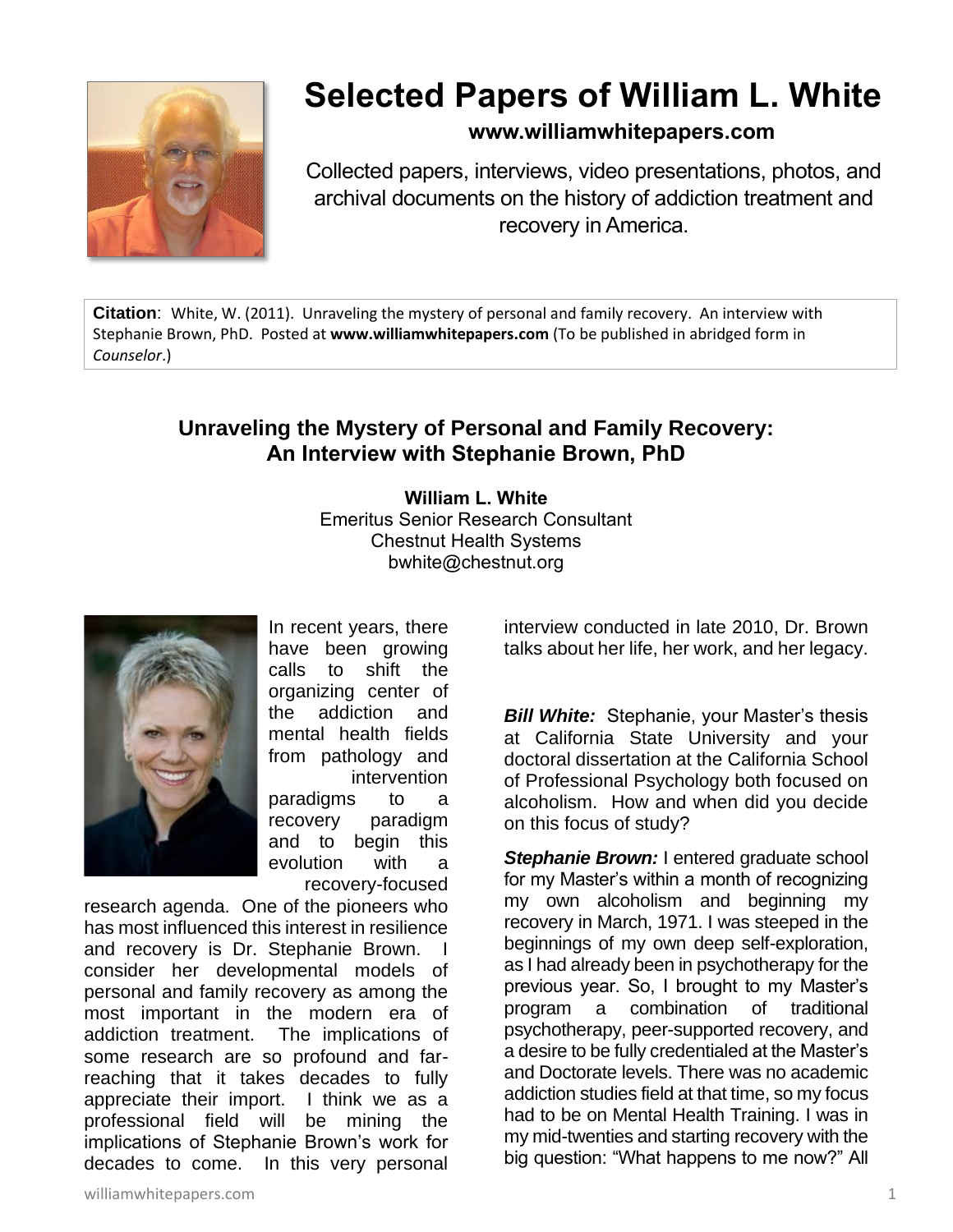the research I've undertaken in these nearly 40 years relates to important questions about myself, including what lies ahead. I knew that my childhood and young adult development had been shaped dramatically by my parents' alcoholism, so I intuitively knew I would have to grow up again with this new life focus of recovery.

My own childhood experiences and childhood development under the influence of parental alcoholism, along with the shock and relief of recognizing my own alcoholism, made the question "what happens to me now?" deeply important and immediate. It prompted my Master's thesis, a study of the teenage daughters of male alcoholics, and led to the larger question that has guided my work: "What happens to people when they stop drinking?" I sought to define recovery as a process rather than an event and move beyond existing knowledge and practice that focused only on active addiction with abstinence as the end point.

*Bill White:* In 1977, you founded and directed the Stanford Alcohol Clinic. How did this opportunity come about, and how did your work at SAC influence your later work?

**Stephanie Brown:** I was young and inexperienced, but very passionate, in my first internship placement for my Master's degree. Out of the blue came a call from Irvin Yalom, a name well-known to many mental health professionals as the father of modern interactional group psychotherapy. Stanford Psychiatry had received a number of large grants to study aspects of alcoholism, and he'd been told I could be helpful. Would I like to work with him? I knew that this was "heaven calling," so the only answer was "yes." I began a three-year project studying group psychotherapy with alcoholics. He and I co-led groups and I began writing about our discoveries, which was the beginning of my theory building about addiction and recovery.

That research project ended in 1974, and I began my doctorate, studying traditional psychology with a dissertation focus on defining a developmental model of alcoholism and recovery. By then, I was

firmly convinced, personally and professionally, that addiction and recovery are a continual process and not a singular event. Developmental psychology was very helpful, then and now, in understanding change processes.

When I completed my doctorate, I asked Dr. Yalom for advice about my next steps. "Why don't you start an alcohol clinic here at Stanford?" Once, again, I knew that the only answer was "yes." Through the support of wonderful donors, we opened The Stanford Alcohol Clinic in the fall of 1977. I was so blessed through all of this with fabulous emotional and monetary support?"

I decided to apply the new model I'd just developed in my research to the new clinic. Here was the beginning of the integration of addiction and mental health theory and practice as we worked within a once-a-week traditional psychotherapy model that had never been widely used in the addictions field. We also integrated clinical research, training, and education into the clinic model.

These professional origins continue to this day. In 1988, I transferred the applied, developmental model to establish an outpatient, private practice setting, called The Addictions Institute, which I am still directing.

*Bill White:* In 1985, you published the book, *Treating the Alcoholic: A Developmental Model of Recovery*. This book set forth the developmental perspective that has informed much of your work. Could you briefly describe this perspective?

*Stephanie Brown:**Treating the Alcoholic* was a translation of my doctoral dissertation, now further confirmed by our patient work at Stanford. It outlined the stages in a developmental process and the tasks of treatment for the patient and the therapist at each stage, a radical way of thinking about alcoholics and alcoholism at that time for both the addictions and the mental health worlds.

I suggested that alcoholism, and alcoholism recovery, is an ongoing process,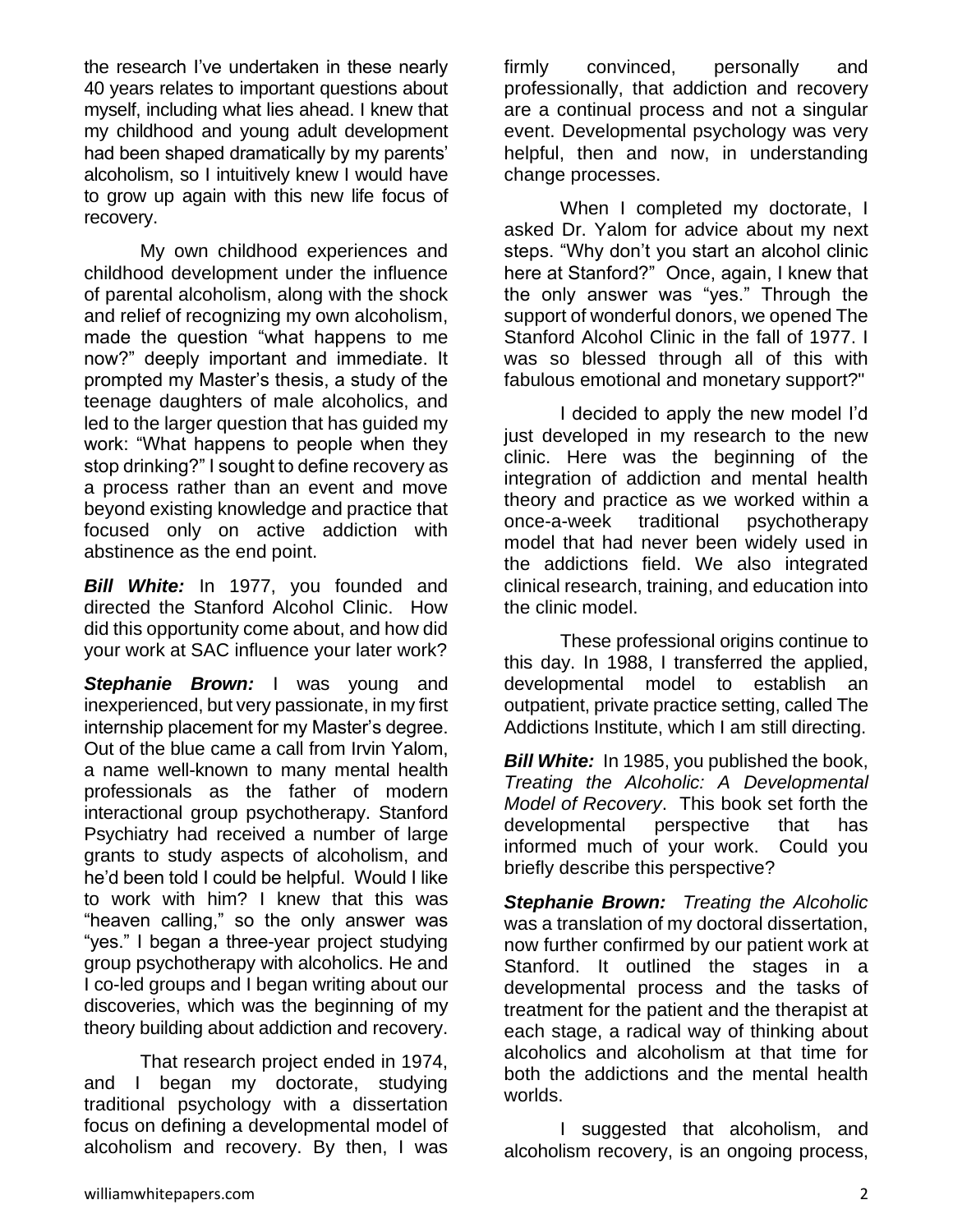not an event, and outlined four general stages in this continuum. These are now widely known as active drinking, transition, early recovery, and ongoing recovery. Today, we say active addiction; drinking/using transition and abstinent transition, the move from active use to abstinence; early recovery, which centers on new development of self; and ongoing recovery, which is the stabilization of new behaviors, a new identity, and a whole new self.

From the beginning, I used child development theories, especially attachment, to illuminate the recovery process. The attachment theorists were new in the '70s and '80s and offered an astounding and valuable perspective about human development as an interpersonal process. I likened recovery to the transitions from infancy through childhood—the simultaneous development of senses, behaviors, and cognition, language and emotion all growing into an integrated whole.

**Bill White:** I recall when first reading this work being struck with the simple but profound idea that when people shifted from one stage of recovery to the next, their needs dramatically shifted; treatment approaches need to dramatically shift in tandem with these transitions.

**Stephanie Brown:** That's right. In my view, mental health professionals at that time did not understand addiction, and in fact, were often doing more harm than good in their approach to treating alcoholics. Mental health theories worked against an understanding of the developmental process of healthy growth. Even today, many difficult experiences of recovery can be misinterpreted as "pathology" instead of a normal part of healthy recovery development.

During active drinking and the transition to abstinence, the individual is dominated by impulsive, out-of-control behavior combined with an identity that says, "I am not an alcoholic; I have not lost control." These behavioral and cognitive dimensions combine with emotional needs to keep the person locked in active addiction. When the individual hits bottom and "surrenders," a cognitive and emotional shift occurs ("I am an alcoholic. I have lost control") that allows the person to initiate recovery by asking for and accepting help. This is an action moment of recognizing one's powerlessness and helplessness, breaking the attachment to the drug, and forming a new attachment to sobriety. That bond is represented by AA, a sponsor, and new objects such as books, pamphlets, coins, and meeting places. The dependency on alcohol is transferred, rather than stopped, so the individual often continues impulsive, out of control behavior, but directs it to new recovery objects and relationships. It's a move from an unhealthy dependence to a healthy dependence.

Developmentally, most people are not cognitively clear enough at new abstinence to absorb much, although people will acquire and understand new basic learning—what to do, what actions to take and recovery vocabulary. This is just like the toddler who's been getting ready to speak new words. Language facilitates mastery of behavior (which is NOT the same thing as control!) for children. Language is the great mediator for impulse in normal child development. In recovery, the potential for out-of-control behavior remains. The new language strengthens a stable base of recovery and provides distance from the dominance of impulse. It is the growth in recovery language and reduction in the dominance of impulse that moves people up a developmental ladder away from feeling like a vulnerable infant for years on end just trying to control your behavior. This is a state that many people live with for years when they don't have a recovery program white knuckle sobriety.

Affective development varies widely. Emotion drives some people into recovery, and their feelings don't subside with abstinence and security in a recovery program. Instead, the emotions of the past childhood trauma, the experiences of the trauma of their own loss of control—dominate initially. People are filled with intense emotional flashbacks, intrusive memories,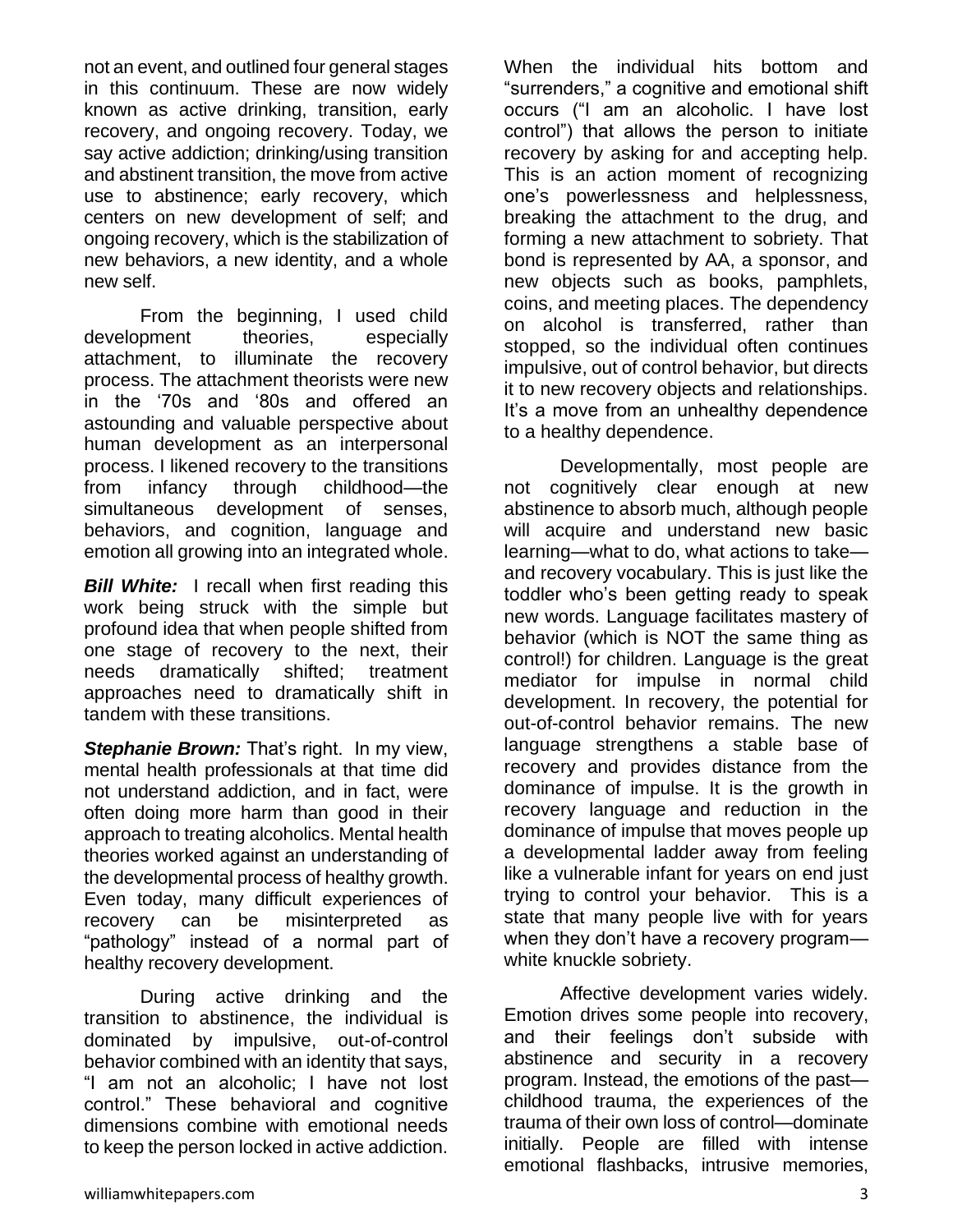and insomnia. At this point, they have to hang on tightly to recovery. They may need professional support to help them contain the emotions and direct their impulses to recovery actions instead of using.

For others, lucky at this point, the affect subsides or goes underground, making possible a smoother transition to new behaviors of abstinence and the beginnings of cognitive development. These people may not feel anything, or, they're thrilled with recovery and what they're learning. At some point, often towards the end of the first year, emotion peeks through. People may have disturbing dreams, or they're suddenly aware of feelings they can't even name. They were using so long that feeling is a whole new experience.

I call them lucky because time in recovery gives them a strong attachment, as well as new tools to deal with their emotions through the Steps and perhaps therapy. They can accept and face their emotions from a higher developmental level of recovery growth, which is incredibly helpful. The 12 Steps provide people a framework from which to experience and respond to such feelings.

The end of active addiction involves transformation. Transformation has been more understood within the field of religion than the field of mental health, and from religion, it is understood as a conversion experience. What I was describing in my work was a type of transformation experience that involved this process of hitting bottom and reaching out for help. It was transformational in the sense that the individual's locus of power shifted from the self to something greater than self, a relationship that develops over time in recovery.

*Bill White:* Is this when the paradoxes of recovery that you have described begin?

*Stephanie Brown:* Paradox begins at the point of hitting bottom and surrendering. The acceptance of powerlessness and defeat lead to a new kind of paradoxical power. The paradox emerges with acceptance, which occurs at a deep emotional level. People

People see deeply that they can't do it anymore, which makes hitting bottom such a profoundly spiritual, but not necessarily religious experience. It's about accepting one's fundamental vulnerability. That's what makes it such an infant experience because you feel utterly helpless, vulnerable, you can't do this anymore, and if you are operating under cultural or social standards of maturity, you will immediately invoke your belief that you ought to be able to fix this. What can you do to get control? The paradox comes in releasing all of your efforts to control, abandoning all your beliefs in your own power. And, in that moment of yielding and surrender, you experience release. You ask for help. This is the moment of clarity that so many people describe. You don't know the paradox yet. You live in the point of surrender, knowing or believing that you might very well die. You might evaporate; you might be annihilated, but you cannot do this yourself. And then, if you reach out for help, you have the touchstone for a new attachment. You may feel "carried" because you are not deciding in an adult sense. You are "swept up," guided by the slogans that are conveyed in concrete, toddler language. Quickly, you settle in and begin to experience a feeling of safety and relief. This is the experience we believe the infant feels in a secure attachment with a loving parent, that "I'm actually safe here." I liken the experience of sitting in a meeting in new recovery to the feeling of being rocked and held.

Let me illustrate with a story. In 1991, I was invited to Poland to teach at the time the Soviet empire was collapsing. It was an amazing time to teach about children of alcoholics and of being held captive by addiction. Many of these professional addiction counselors had also been held captive to other political powers, and some remembered painfully the trauma of growing up in concentration camps. It was an intense experience of emotional connection between us with great sorrow for the traumas of addiction and war rising to the surface.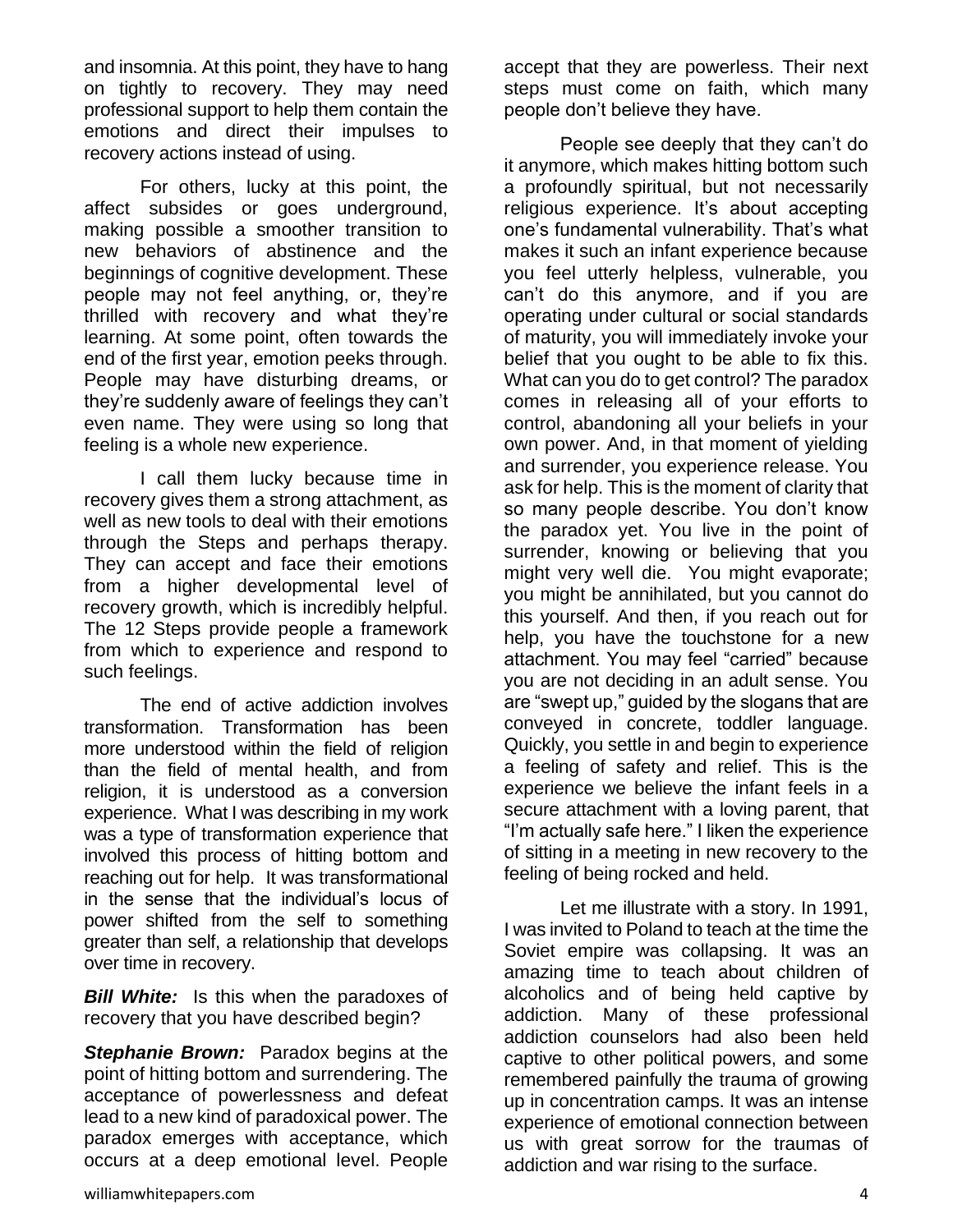They dedicated a Catholic mass to us (my husband, daughter, and me) and throughout the service, I could hear our names sung out in the context of the Polish language. The feeling of safety and security was profound.

Next, they dedicated a combined AA – Al-Anon meeting—still fairly new in Poland to us. Eighty people in the room from both programs said their names in an almost musical overture. "I am Jarek, alcoholico" said one person after another, or "I am Maria, Al-Anon." Once again, it could have been a lullaby as I felt rocked by the Polish language and the music of the words. I felt very, very young—pre-language—throughout that meeting and the 18 days in Poland. I think one can feel more vulnerable and young when you don't speak the language.

One of our hosts was my interpreter, who stood side by side with me throughout the trainings. I would speak in English, looking out at the faces looking back and listening to me and then she would interpret in Polish. As her Polish words streamed out, faces smiled in recognition and identification or people began to cry. They were especially moved by their own comparisons of the trauma of helplessness children of alcoholics live with and their imprisonment (or their families') in concentration camps. They had also lived under a totalitarian regime for decades, giving them yet another experience of vulnerability and helplessness. People cried and cried. Their identification and response to my words focused on their own recovery experiences as individuals, families, and as a country.

We left Warsaw and traveled with our male host Wiktor, to Czestochowa, where Pope John Paul was coming for a young people's conference. Suddenly joining two million people in a spiritual procession, we jammed together with the millions, all facing a huge screen. Wiktor suddenly saw his friend Antony. As he heard my name and we shook hands, he reached out to hug me. "Thank you. Thank you. I've been walking for three days on a pilgrimage from Warsaw to see the Pope, and I have been reading your

book," which had been translated into Polish. "I am studying the transition from alcohol to surrender and spirituality." Antony told me he'd been a founder of Overeaters Anonymous in Poland. This was one of the most emotional and meaningful moments of my life.

**Bill White:** Speaking of impact, you wrote a book called *A Place Called Self: Women, Sobriety and Radical Transformation* that has deeply touched many people. Could you share some of what you infused into that book?

*Stephanie Brown:* At the time I wrote *A Place Called Self*, I was deepening my understanding of paradox. Hazelden asked me to explore some of these paradoxes from the perspective of recovering women, although much of what I eventually wrote also applies to men. I reviewed the stages of development and reviewed the significance of surrender—of hitting bottom, of powerlessness. Then I addressed the question, "How can women accept their powerlessness when the culture is pushing them to claim their power?" Throughout the '80s and '90s, I found that a very thorny issue for women in recovery. I believe that's where the paradox comes in: that women, just like men, come to understand their fundamental humanity in the powerlessness, in the realization that we are all ultimately dependent—we find the power in powerlessness. We are not self-sufficient. We cannot go it alone. The dependence is the very beginning of that discovery and comes in reaching out, acknowledging our powerlessness, and coming to believe in and connect with something greater than ourselves.

The initial dependency is the transfer of dependence from the drug to people within AA or other recovery support meetings, which then expands as the individual grows developmentally. That attachment becomes a belief in a Higher Power, which each individual defines. You externalize your dependence – you place it outside yourself in the books, meetings, or people of AA and recovery. Paradoxically, you will come to believe in a power greater than yourself, which you define, and in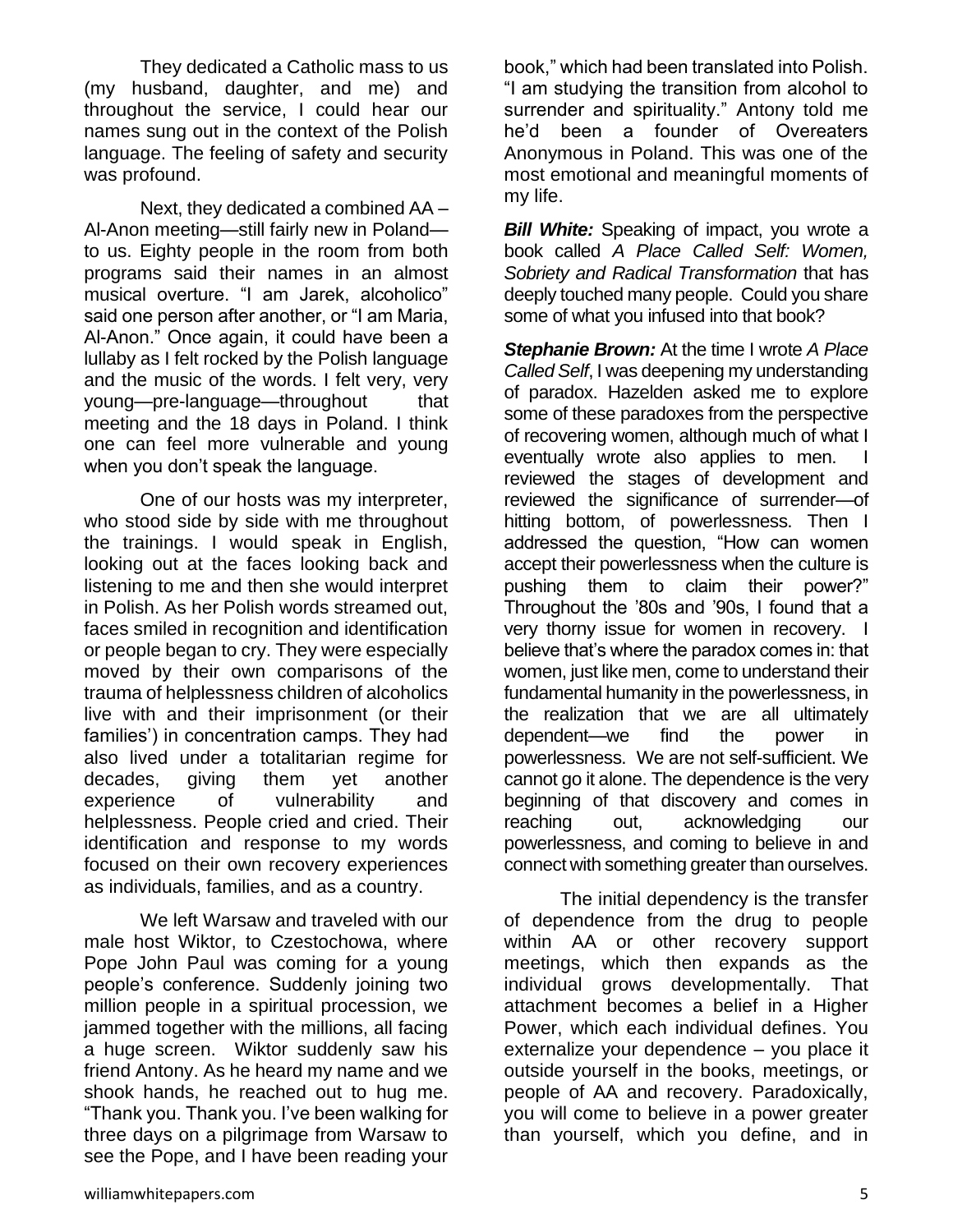accepting your powerlessness, you experience a new kind of power.

The second paradox I defined was the wholeness of a divided self: accepting internal conflict. This is really vital to understanding the integration of mental health models with addiction and a 12-Step recovery developmental process. Some mental health theories, particularly psychodynamic, psychoanalytic, and developmental perspectives, see conflict as part of the human condition, which is also a theme in religion and philosophy. But some people in mental health treatments and some who are new to recovery stand by the notion that you shouldn't experience conflict—that conflict means you're not doing something right. This has been difficult for me through all the years of my own recovery: to hear people suggest that if you're not feeling good in recovery, you must be doing something wrong. This view is detrimental to people who come face to face with all kinds of emotion, pain, and conflict as a result of recovery. This pain is progress. At times, you're going to feel worse as you open up to feelings and memories and make sense of your life. You're likely to experience inner conflict as you work the steps. Conflict is part of human nature and of being human. So, the paradox of the "wholeness of a divided self" is in accepting conflicting parts of ourselves—even a war inside—as "normal" and ongoing as part of a healthy life. Many people stay active in 12–Step life because it is so rich in opening up the paradoxes and the conflicts that we all experience but usually try to deny or think we should deny or fix.

The third paradox is independence built on dependence—becoming separate through connection. Most people believe you shouldn't be dependent—especially in American culture—that dependency is such a bad thing. It means you're weak. But dependency is part of being human. We are all dependent. We can't go it alone. There is healthy dependence and unhealthy dependence. Addiction is an unhealthy dependence, but in recovery, people grow into healthy dependencies by becoming

attached to AA and the people in AA. You have a new experience of growing up. First, you are dependent. Then you grow into separation and independence and autonomy as a result of having had a healthy dependence. Nobody gets to independence without that experience of healthy dependence. The 12 Steps are all about acknowledging dependence and growing into a healthy relationship with it.

The final paradox is standing alone with the help of others, which is connected to the last one but is more specific. We are all alone in essence—come in and go out absolutely alone. We can accept that state of total aloneness by virtue of the attachments we form and by standing alone with the help of others, which is the healthy dependency that is the essence of the AA model. AA is an apprentice model of learning. Psychotherapy is hierarchical. The therapist is a professional authority with specialized expertise. In the AA model, the person from whom you seek guidance is an authority through personal experience and what that individual learned from others who had also experienced addiction and recovery. Knowledge is passed on from one person to another. Each person has had the experience of being in the dependent position and then almost immediately becomes one who passes it on. You are always the dependent person in relation to another, and you are also the person who is helping, the one who passes on to another. It creates a paradoxical equality. This paradox and the model of apprentice learning may be unique to the 12 Steps.

*Bill White:* After you left Stanford in 1987, you assumed the position of Director of Family Research at Merritt Peralta Institute in Oakland. Could you describe your work during this period?

**Stephanie Brown:** Merritt Peralta, now Summit, was a "granddaddy" residential treatment center that had been around a long time. I had asked the question in my dissertation, "What happens to the individual who stops drinking?" and I had followed that in the 1980s with "Who are the children of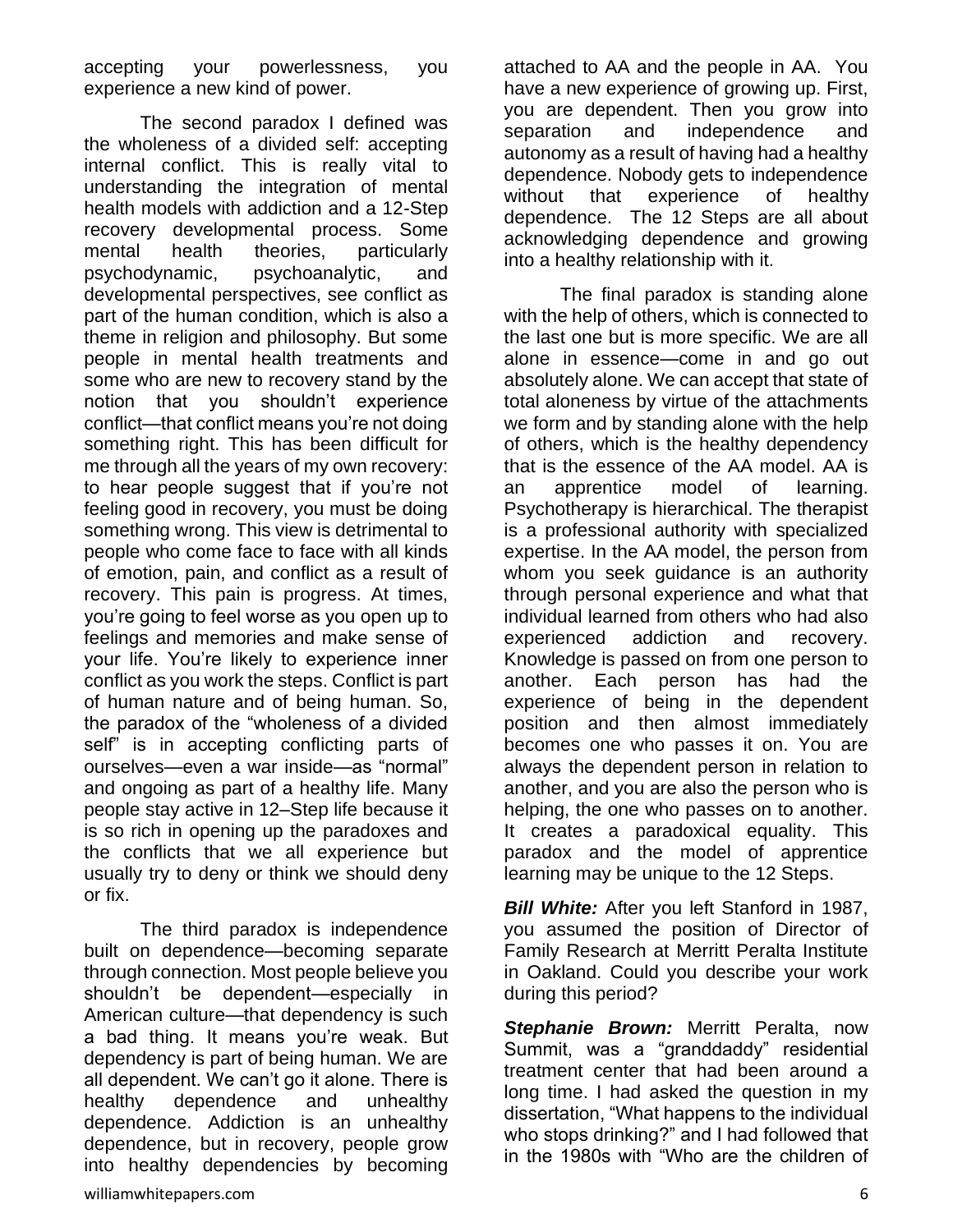alcoholics and what is the process of recovery for them?" My next research question was "What happens to families when an adult partner, male or female and maybe also a parent, stops drinking?"

I brought that research question to M.P.I. as their Director of Family Research, a new position to reflect a new idea. Like the field as a whole, they had little programming for families. It was a challenge because nobody in the addictions field had any understanding of how to integrate a focus on family with the always dominant central focus on the addicted person. Everything was organized around the addict, the alcoholic, with family members viewed as secondary.

I began to look at family recovery from a family systems organizing perspective and asked the question: What happens to the family as a system during active addiction and recovery? I stayed at M.P.I. long enough to formulate the questions, but left to start the Addictions Institute, where I could begin to answer them. The Addictions Institute allowed me to integrate my academic and clinical interests through a private practice model. Psychologists, social workers, and marriage and family therapists joined with me to work in the psychotherapy framework with alcoholics, addicts and their families. Following the same model I built at Stanford, we saw individuals, couples, and families, including adult children of alcoholics, within this family-informed model. Whoever calls for help is the identified patient. The Addictions Institute continues to this day, with the same focus and the integration of the best of addiction theory and practice and with the best of mental health, working with people at all stages of recovery, new and established.

In 1990, I joined Dr. Virginia Lewis at the Mental Research Institute in Palo Alto to design and complete the formal Family Recovery Research Project. We spent ten years studying the process of recovery for the family and the individuals within, publishing two books and a curriculum for families. It was a powerful, gratifying experience to work so closely with couples and families who were as young as 79 days

in recovery and as old as 18 years. My belief in the stages and complexity of the recovery process were validated and reinforced.

**Bill White:** About ten years earlier, you were involved in the early Adult Children of Alcoholics (ACOA) movement and offered guidance to that movement as it unfolded and was birthed. How do you look back on that movement today?

*Stephanie Brown:* With great warmth and affection. We came together as a group of individuals who had all begun to focus our professional work on the needs of children of alcoholics or adult children of alcoholics. We became NACoA, the National Association for Children of Alcoholics. There were initially about 15 of us, all professionals, and all, or most, self-identified adult children. It was a personal "coming home" for those of us who needed this movement ourselves, so we formed a strong bond. I believe we were all responding to our own emotional children of alcoholic selves in desperate need to "make real" and to name the truths of our lives—the reality of growing up with alcoholic/addicted parents.

We began writing about what we had seen clinically, in our professional roles, and for some, in our personal lives. The founding of this movement, I believe, was a combination of profound emotional need, which I call a "coming home," with our professional experiences, abilities, and credentials to tell the story to a wider group. Symbolically, the kids came together to form a family in which we were going to tell the truth about what is real. What we did carried over to the culture as a massive social movement.

This movement and the organization and work of NACoA were criticized by almost every professional domain. The alcohol and drug addiction treatment world was scared of it, I think, overwhelmed by the emotion the idea "children and adult children of alcoholics" was eliciting from the culture. The professions of mental health and psychology were critical of this grassroots movement as it was forming. Even though we were all well-trained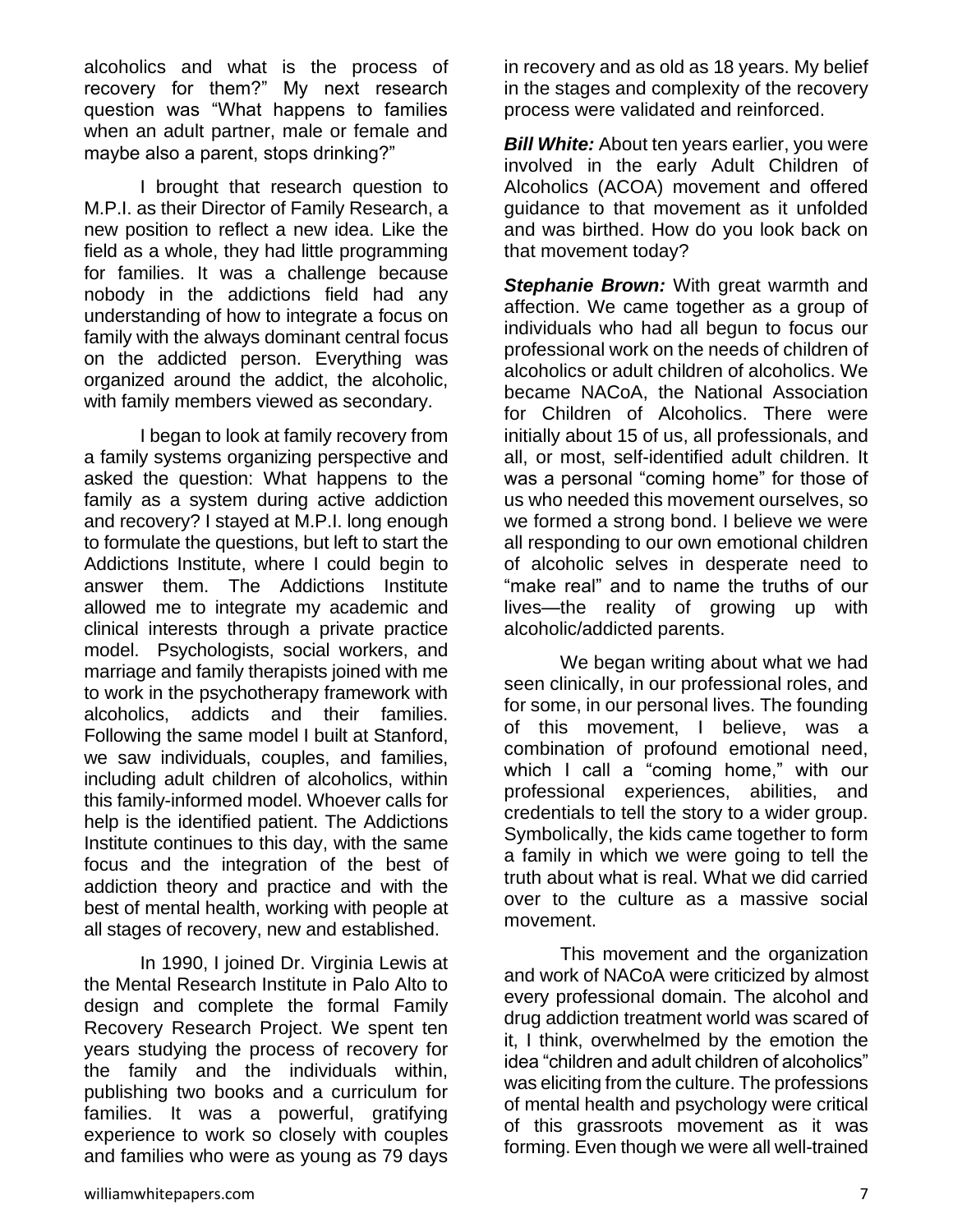professionals, we were most criticized within the mental health field, which, I believe, couldn't understand what we were saying and doing. The social movement lasted a good ten years, and then its major themes were picked up by academic research, which, in the next decade of the '90s, validated our original findings.

The social movement quieted, as social movements do, waiting until their "cause" is integrated and institutionalized in the culture or forgotten. Fortunately, this social movement has survived and is now well-integrated in mental health and addiction. Twelve-step groups sprang up like wildfire in the beginning, but most disbanded as the wave passed. They are forming again.

*Bill White:* What do you think are some of the most important contributions of that movement through its ten-year surge and aftermath?

*Stephanie Brown:* Most important was the naming of reality, the power of the label children of alcoholics, adult children of alcoholics—because that label identifies parental alcoholism as a key source of a child or adult's development. It says that living with parental addiction will have an influence. The label was uniquely interpersonal when mental health and addiction theory and practice had been limited to a focus on the individual. America is still a nation where the individual is all powerful. The COA and ACOA movement highlighted the interpersonal nature of individual development and the difficulties adults brought from their childhood into their adult experience. The movement forged new theories of development to understand and explain the impact on children and adults of growing up within the context of addicted parents. It also provided a clear link to the emerging broader mental health field of trauma. Twenty-five years later, all of these contributions are part of theory and practice in both mental health and addiction.

*Bill White:* Do you see any signs of resurgence of this movement?

**Stephanie Brown:** I do see it and am relieved and grateful. As I noted, research in the '90s validated what we had described in the '80s. Today, there is an established research base to support the return of this movement in a much quieter form. Back then, we were emotionally intense; today, we are thoughtful and mature, or more so. The reemerging movement today has more wisdom, but even more importantly, it has the scaffolding and the bones. There's a structure now, coming from the wide acceptance of the idea "ACOA" and the label.

When we first said it, we knew it was true to our experiences. It was a new idea based on our experiential truth, which was rejected by many in positions of authority. This rejection was exactly what children of alcoholics had grown up with. You didn't dare speak about it or you would really be rejected, criticized, or punished. But now, it's accepted. You can say "I'm an ACOA," and people will nod. Or people will seek therapy, identifying themselves as "ACOA," and expect to receive help from a professional who knows what that means. Plus, a Big Book for ACOAs was published, and 12-step groups for ACOA are starting up again, as I mentioned earlier.

*Bill White:* In 1999, you published a book with Virginia Lewis that virtually transformed my own understanding about family recovery from alcoholism. Could you share with our readers how the book came to be written and some of its major conclusions?

*Stephanie Brown:* The book came at the end of a ten-year research project that Virginia and I undertook in 1990 to study the process of recovery for the family. I had always wanted to know what happens to the whole family when the drinking of one or both parents stops. We asked the same main question I had asked previously: is the process of recovery for the family similar to the process for the individual, and do the stages of active addiction and recovery I identified for the individual hold true for the family? We discovered pretty quickly that these stages do hold true and that they are a good guideline for understanding what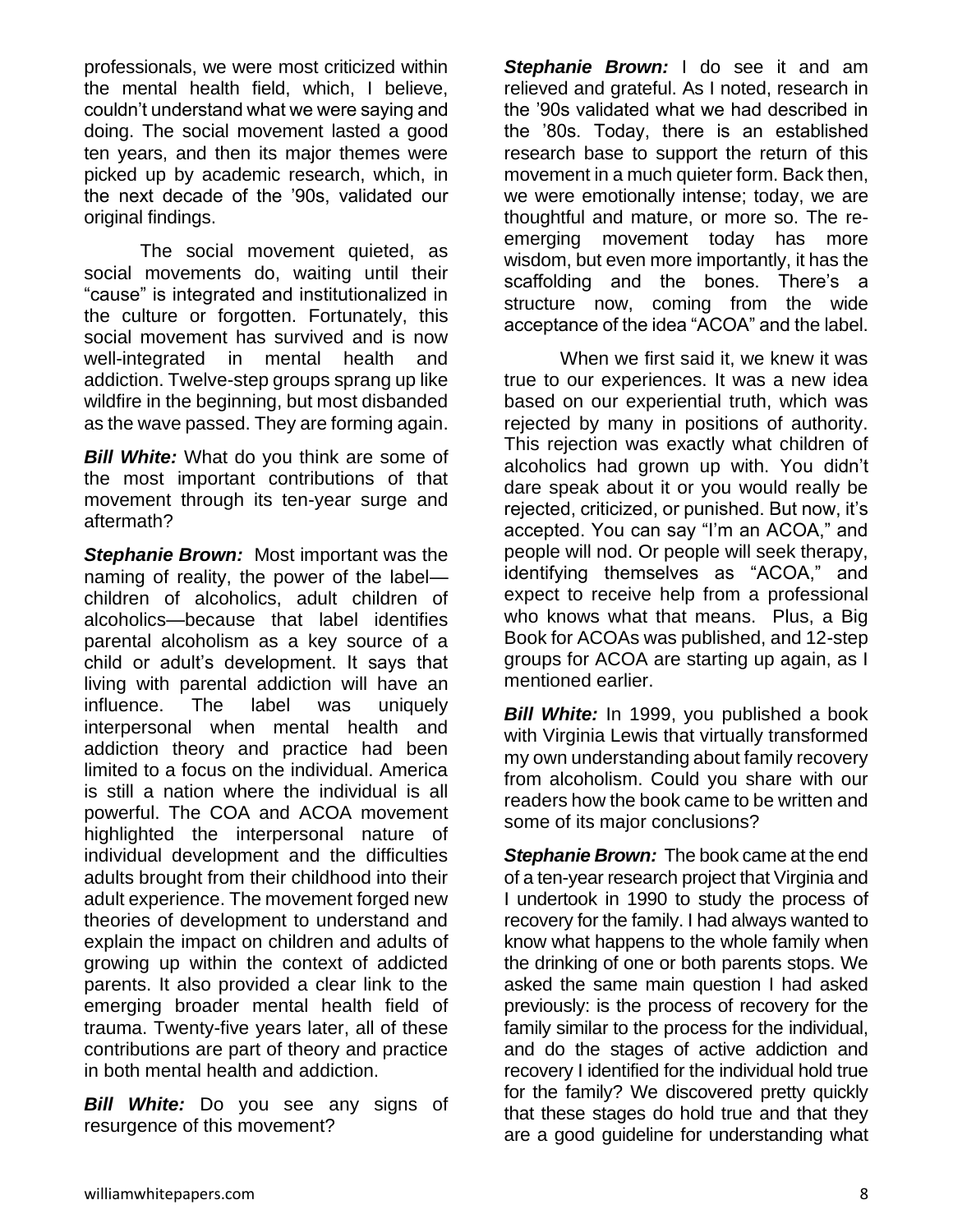happens with recovery growth following abstinence.

We realized we needed a different kind of model to understand the processes involved for the family. So, we developed a matrix in addition to the linear, sequential stage model. Through the matrix, we included domains of experience along with the stages of family change in the academic book that was published in January, 1999. The domains of experience allowed us to look at the environment and family system in addition to individual experience. The environment includes the context and atmosphere of family life in which we all live every day, but rarely think about or acknowledge. We looked at the atmosphere, the mood, the tone, the feeling, the emotional experience of living within the addicted family as it transitioned into recovery and beyond. We quickly identified trauma as an organizing theme for the change process.

*Bill White:* Yes, you used the phrase "trauma of recovery" that just stunned me when I first read it.

*Stephanie Brown:* By 1994/95, we were well into analyzing family data and clearly saw that the experience of trauma, so starkly evident during active addiction, continues in the beginnings of recovery. Most people expect that when the drinking stops, everything is going to be fine, and it isn't. It isn't for the individual, and it definitely isn't for the family. New kinds of problems actually emerge with recovery, totally unexpected because no one knows what to expect with abstinence, and the family members do not know how to operate without the drinking.

The family system in active addiction achieves homeostasis by adapting to the pathology of addiction. The family system works during active addiction to maintain the status quo, but when you enter active recovery, those mechanisms no longer work. And, there are no family system mechanisms yet developed to support healthy living or healthy relationships. That leaves the family in the beginnings of recovery without structure to nurture and support the health of family members or the family as a whole. There's a vacuum in the system, which often creates more trauma new trauma—which we labeled the "trauma of recovery." Clearly, this vacuum is a time when the family needs much greater external support to help "hold" them in their new recovery process. The transition from exiting formal treatment to achieving stable family functioning is still a huge vacuum for many families.

We found, sadly, shockingly, that children are often more traumatized in the beginnings of recovery than they were during active addiction. The traumas of new recovery often involve abandonment by both parents as the parents are told to focus on their own recoveries. It used to be, in the '80s and '90s, that both parents might be instructed to go to meetings to focus on their own recoveries, and, in essence, not to worry about their children, which is a huge problem. We're seeing corrections in that model as parenting and the importance of continuing, or starting, a new focus on your children is now a part of treatment programs. Our research families—the adults and many of their children—told us that the children felt initially abandoned and lost with recovery for their parents. They didn't understand what was happening, and many were frightened. They knew their parents were supposed to be doing something that was healthy and good for the parents, but many kids were left to fend for themselves. One young adult told us he felt guilty having needs as an 11-yearold with newly recovering parents because they were working so hard to be sober, and he didn't want to be a burden to them.

Continuing our summary of the research design, we explored the environment, the family system, and individual development as three domains of experience. To assess changes in these over time, we did a three-hour live, videotaped interview with families, and a number of paper-pencil tests of family system function. We analyzed the interviews word-by-word to determine the stages, key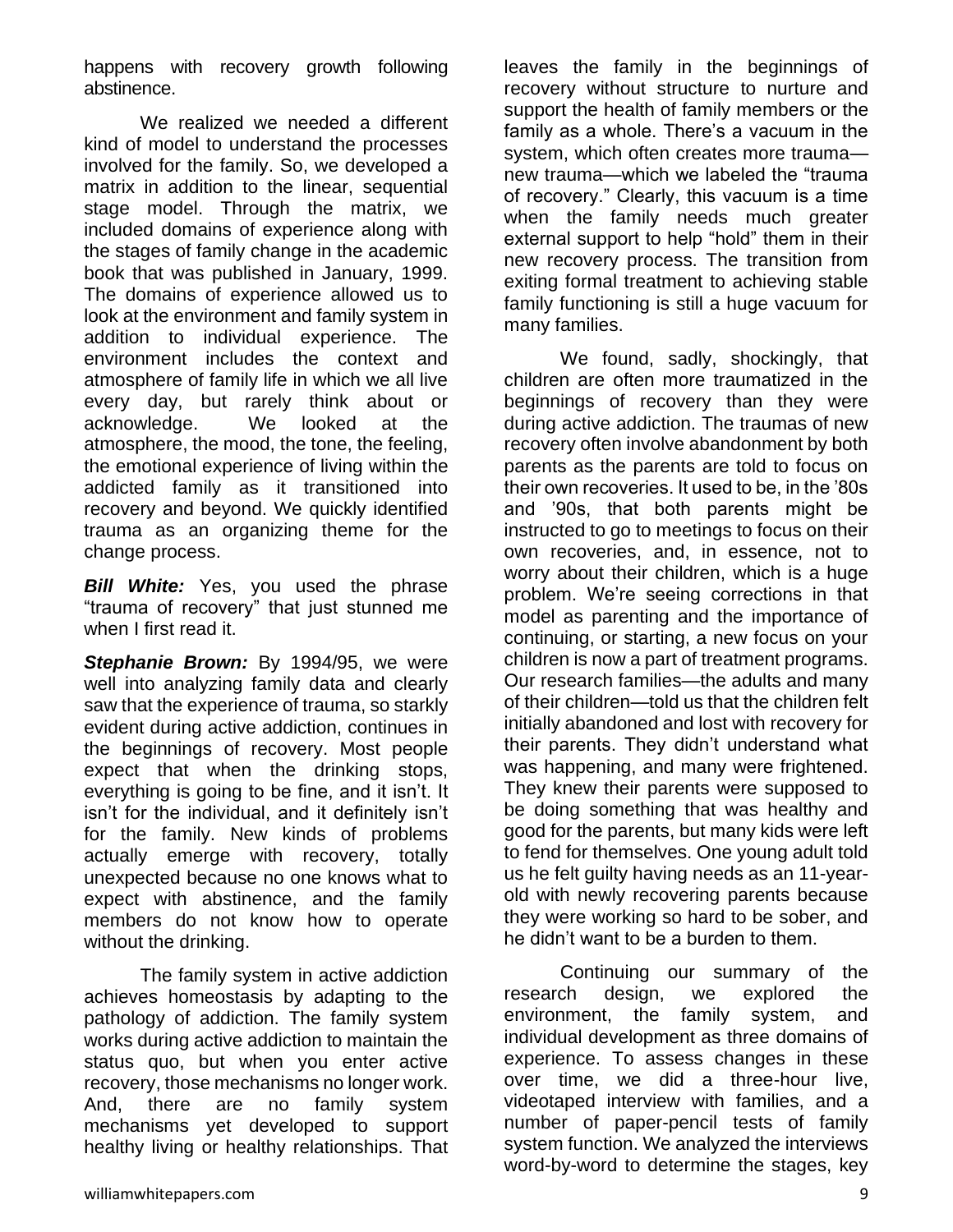issues, and themes that occur for the family and family members in recovery. We also tracked developmental process in each domain. The data and the books describe what is "normal" in family recovery and how to assess family movement, process, and points in each domain where a family or individual can get stuck.

**Bill White:** You've proposed that the roles, rules, rituals, and other homeostatic mechanisms that allow the addicted family to function must collapse and be replaced in the recovery process, and you've recently talked about the need for what you call scaffolding that can support the rise of a new family process. What happens if families don't have that kind of scaffolding?

*Stephanie Brown:* Most families in recovery have not had that scaffolding, which means external structures of support. In the early days, family members were viewed as "support people" for the addicted person, an extension of "codependent" family dynamics. In essence, they were expected to become the "scaffolding" for the newly recovering addicted person. It's only recently been recognized that family members need their own separate recoveries as individuals, and that they must "detach" from their unhealthy involvement with the addicted person. This is of course what Al-Anon teaches. But this is tricky to understand. It's easy to think that family members are not supposed to care about others in the family. It's another paradox: family members can be supportive of others' recovery as long as they have their own, and that their own individual recovery comes first. What needed to change was the expectation that family members would continue to abdicate their own needs, as they had done during the active addiction, to watch out for the needs of the recovering addict.

Families who participated in "family programs" during the '80s and '90s were provided some degree of "scaffolding" during the course of that treatment, but not much because they were not the "identified patient." As many told us in the research, they felt important before the addicted person entered treatment, and unseen as

soon as the addicted person was in treatment. Structural supports, including education, recovery planning, and support people, were only available to the addicted person post-treatment.

There were some pioneer programs, such as the children of alcoholics services provided at the Betty Ford Center in Palm Springs and a few family programs that provided education and support for family members' recovery. But there is a vacuum in understanding the need for continuing focus and services to address the primary needs of all family members in transition and early recovery.

The 12-step programs of AA, NA, and Al-Anon have always provided the "scaffolding" of individual support. These programs help people tolerate and survive the vacuum in the family system that occurs when the pathology of the addictionorganized family system collapses with the onset of recovery.

*Bill White:* It poses the question of what the ideal scaffolding would be like that could support recovery.

*Stephanie Brown:* I think we understand much better today that the family encounters a vacuum on entering recovery with or without formal treatment or outpatient therapy. This vacuum within the family, and the same kind of vacuum in the community the neighborhood, town, city, work, school, and social environments—is a significant problem. Current treatment ideas and formats could be extended into something quite wonderful. The treatment center could expand its focus to include the care of families and extend their responsibility beyond what is now included in treatment into a process of sustained continuing care for the families they serve. As people leave treatment, there would be a much stronger "hand-off" to professional and peer-based supports, including alumni groups and mutual aid groups. The idea of a recovery coach is growing now, which I think will be a tremendous help to individuals and families. The notion of a recovery coach emphasizes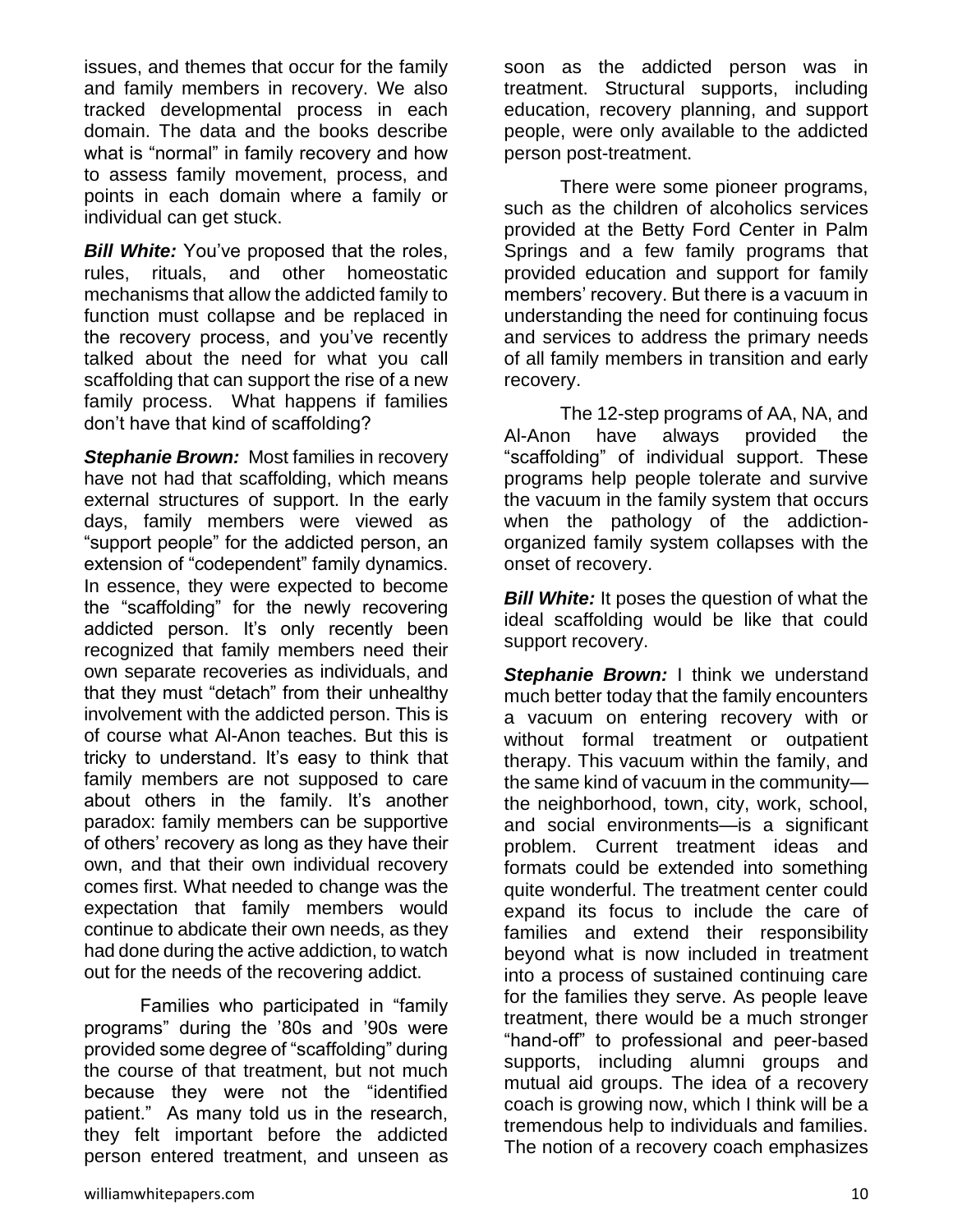the necessity for continuing care and reduces the "dropping off the cliff" experience that has previously characterized family experience. I hope treatment centers will become more active in support of their patients in the months and years following the first treatment experience.

*Bill White:* You see part of that support coming from the treatment center, but a great deal of that support also coming from the larger community itself.

*Stephanie Brown:* I would like to be able to see family support resources developed in the larger community by treatment centers, and I think this could begin by mobilizing their alumni as a family-focused recovery support resource.

*Bill White:* There's been a recent rise of new grassroots recovery community organizations and recovery community centers. Might these be a source for longterm family support?

*Stephanie Brown:* Yes. What is necessary is a "holding" environment for the family one that is active rather than passive—a support network for people post-treatment and for people who haven't been in treatment. The recovery community is beginning to organize supports for individuals and families beyond 12-step meetings that can support recovery as part of broader life in the community.

*Bill White:* From your studies, Stephanie, how long does that support need to be provided to families?

*Stephanie Brown:* I would say a minimum of a year. What I envision is the apprentice model we discussed earlier—that people who use the supports will pass on their experience to newcomers leaving treatment centers, on referral from a therapy experience, or simply entering recovery on their own. It's probably the case that most people who find recovery have not been in formal treatment programs or even any kind of therapy. Thus we need to conceive of "community supports" as a loosely organized

network separate from any one treatment center or person. Ultimately, community supports could be part of community medical centers or other kinds of local educational and support services that currently exist, such as the widely available community support networks for cancer patients.

**Bill White:** If those sanctuaries of support were embedded in the community, there wouldn't have to be a finite time period attached to it; families could be supported almost across the family life cycle.

**Stephanie Brown:** You are correct, and I wouldn't want to put a timeline on such support. The developmental model functions according to need and process, not time. Individuals and families have varying needs for support and professional help at varying times throughout their recoveries; people with 12, 15, 40, or more years of recovery may find a need for new or renewed support. Basically, the need for recovery support never ends.

**Bill White:** When I first read the book you and Virginia Lewis co-authored, what struck me was you talked about family recovery following treatment, not in terms of days or months, but in terms of years. None of us in the field at that time had that kind of vision.

**Stephanie Brown:** I think that's correct. That's where the developmental perspective is helpful. The normal process of recovery for the individual and family is not all forward progress. Normal development is back and forth, not always just straight ahead growth. Periodic problems, or even ongoing struggles, are normal and expected as part of healthy growth, so they should not automatically be interpreted as a problem with recovery. Not only do individuals and families look and feel worse at the beginning of recovery and as they move forward, but the process itself—a deepening of memory and emotional understanding—will often create pain and conflict that can be misinterpreted as pathology rather than part of a growth process. The signs of potential relapse and the signs of significant growth are not always easy to distinguish. The same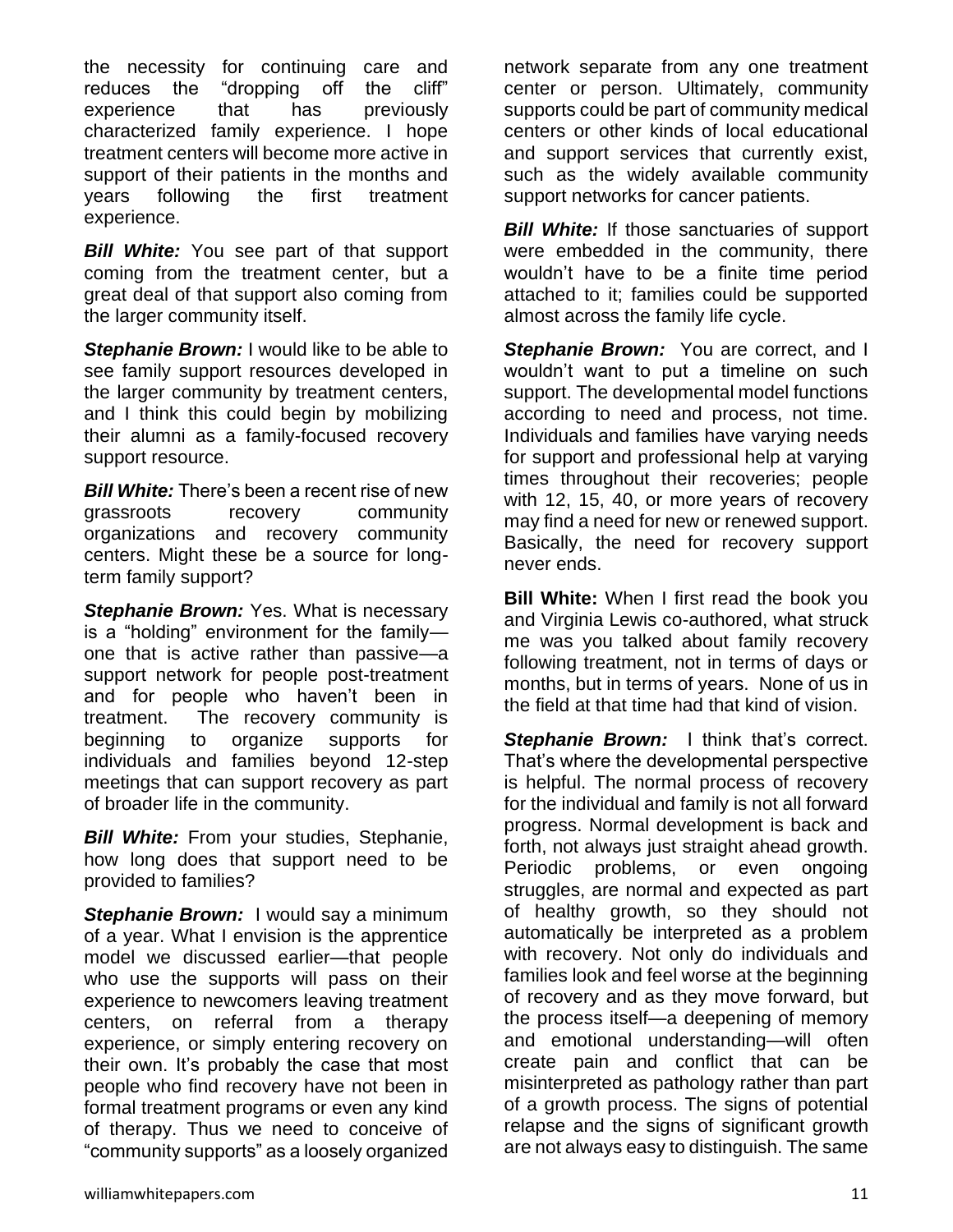difficulties that can lead someone to relapse can also lead to a deepening of the recovery experience, just as the emergence of pain, conflict, and struggle in recovery can be a sign of progress as often as it can be a sign or warning of relapse potential. Years of recovery growth will hopefully provide a healthy foundation to enable people to tolerate deeper emotional work—often dealing with traumas from the past.

*Bill White:* Over the years, you've had an opportunity to consult with treatment programs in the development of family programs. How would you describe the state of family treatment and recovery support today?

*Stephanie Brown:* Treatment centers are still primarily focused on the addicted individual. They have not been able to add a family focus that allows family members to also be viewed as identified patients. They still are looking at the family as appendages to the addicted person, which is a huge problem in my perspective.

*Bill White:* Your work has enhanced understanding of the intergenerational nature of alcohol and other drug problems. Have you envisioned how such intergenerational cycles might finally be broken?

**Stephanie Brown:** I think we've started to name and describe what happens in addicted families across generations, which is helping us understand family addiction and the complexities of family recovery. And I think we are poised to move beyond our current focus on the genetic and neurobiological influence on intergenerational transmission of addiction to include exploration of the larger psychological and social processes involved. We need more family research to understand the transmission process and the kinds of family and community support processes that can influence these cycles and positively disrupt them. We need to help families who have intergenerational vulnerabilities understand family addiction processes and integrate recovery as an integral part of the family lifestyle and identity. We will not always prevent addiction because we don't know how to prevent it. But by intervening and supporting healthy family systems, we may someday be able to have an earlier, bigger impact on prevention.

*Bill White:* Have you found any evidence that children in recovering families who go on to develop a problem themselves have a better prognosis for recovery?

**Stephanie Brown:** Yes. We were so lucky to interview a number of families in which the adult children were already in their own recoveries. Their parents had entered their recoveries when these young people were still children and adolescents; we could see and hear the impact on them of experiencing recovery while they were still young and living at home. They told us they saw the path ahead. They lived out their own addictions and entered recovery at a young age. Some told us they wanted to join the recovering family now established by their parents, and they had to pursue their own individual recoveries to do so. It's important to remember that we're talking about small numbers of research subjects. We did see generational recovery, but we need more research and more subjects to confirm our findings.

*Bill White:* Treatment administrators lament that they can't provide family programming because no one's paying for it at the present time. I'm wondering what kind of supports could be provided to families that wouldn't be contingent upon either public or private funding?

**Stephanie Brown:** We need to move toward community models to support families—the use of alumni on-site during active treatment, the use of alums and volunteers after treatment. The idea of volunteers is not new, but it needs to be valued, promoted, updated, and organized. I also think it would help if treatment centers could deeply understand the concept of the family as patient and build volunteer networks from this basis.

**Bill White:** There is a lot of talk today about peer-based recovery support services, but we haven't fully developed the idea that the peers could be families.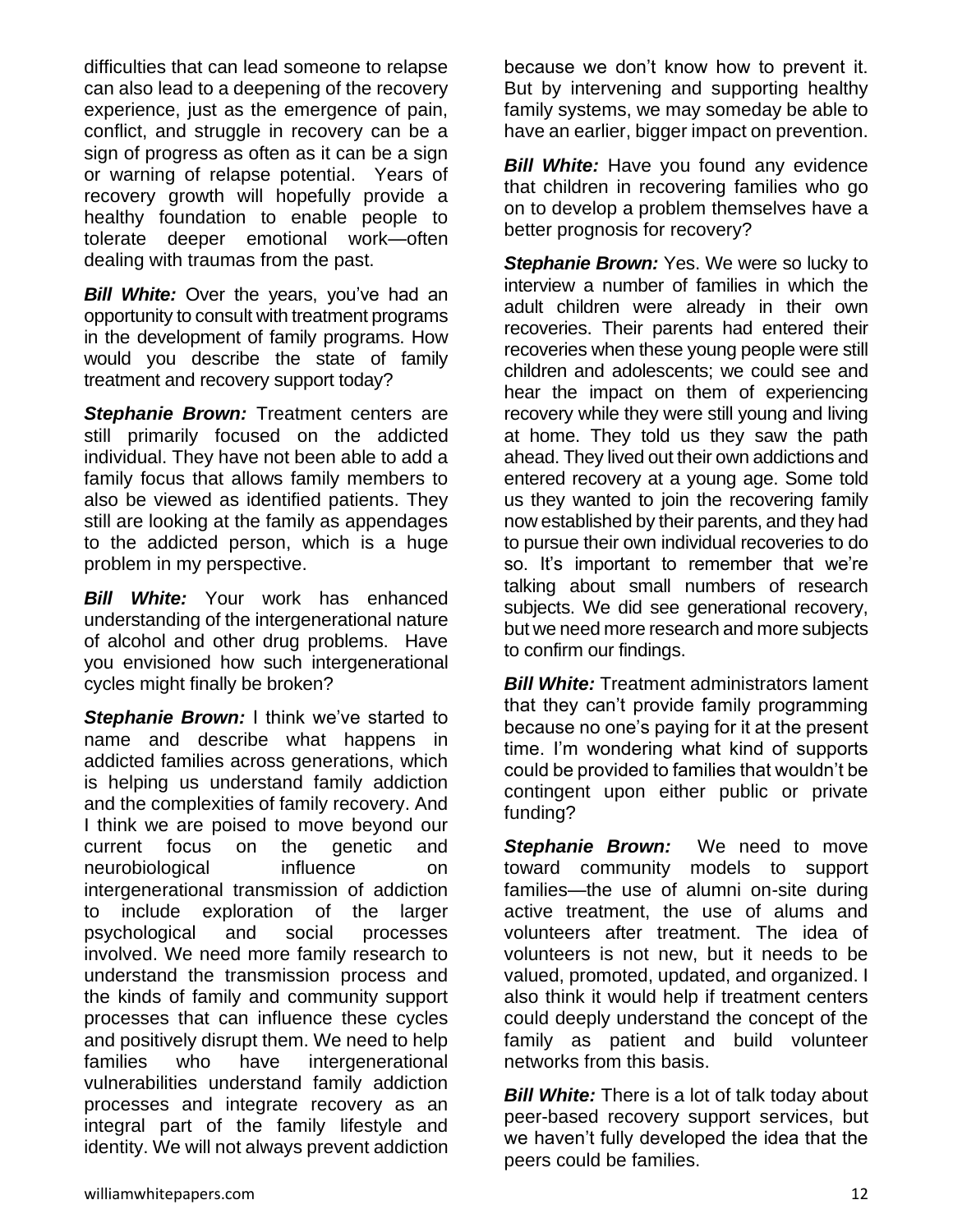*Stephanie Brown:* That's beautifully stated, and I think it is vital. I don't think there's any other way for us to proceed. Therapists, such as myself and others, who are schooled in understanding recovery and understanding addiction and mental health—the integration that I represent—can come in at various points over time and as trauma issues surface that create the need for professional services, but this is a minor role in the greater scheme of looking at family recovery support over time.

*Bill White:* That's fascinating. You're describing the role of the treatment professional as not the first line of support, but as the safety net. That's a radically different view of the role of the treatment center and the private therapist.

**Stephanie Brown:** I don't think we're going to proceed otherwise. For treatment centers to lead the provision of family support, they must move beyond a fixation on money and billable services and look to how family support can be mobilized in the larger community. The fee-for-service system cannot provide an adequate level of family support over the course of the family recovery process. Some of the centers now charge a modest fee for family programs, for children's programs. I think that's a very important and valid idea, but ways have to be found to also extend that support into the community itself.

These professionals are vitally important at key points in an ongoing process. But they are parts of a bigger picture. We need to raise the value we give to peer-based and other no-fee supports. It might be helpful to think about "global recovery" in addition to local, community, and treatment center support. The internet offers enormous potential for constant support 24 hours a day anywhere in the world. I don't advocate that online recovery support ever replace personal human contact, but the internet is a fantastic resource for broad, quick coverage—filling the vacuum that people feel at various points in their treatments and recovery.

The treatment world cannot bear the costs of providing fee-for-service support over time in recovery for the individual or the family. Some centers charge a fee for family and children's programs, which is important and necessary, but we need to think beyond fee-for-service to the notion of community recovery if we hope to understand and facilitate a long-term view of family recovery.

**Bill White:** Stephanie, let me take you to another area of recent interest for you, and that's recovery support services for people in prison or who are re-entering communities from prison. How did your interest in this develop?

*Stephanie Brown:* This has been a wonderful gift to me. A few years ago, I received a letter from a woman telling me how helpful my book *A Place Called Self* had been to her in prison. Months later, I received another letter from a different woman who was still in prison, also thanking me for that book. I was touched deeply and wondered "what's going on here," because I had never been active in the prison world. A colleague and his wife, with whom I'd consulted, developed a treatment/recovery center for the homeless and ex-prisoners from the California State Prison System. In 2009, he received a large grant to train incarcerated felons to become credentialed addiction counselors within the prison system. What an idea! Many of these prisoners have life sentences without eligibility for parole, so they will be working inside the prison.

I was fortunate to be part of that training program, working with 50 male prisoners on the developmental model and children and adult children of alcoholics. The room literally vibrated when I started talking about COAs and ACOAs as these men recounted their own childhood experiences, which they then connected to their lives of crime. There was an intense emotional bonding in the room as I described the painful, traumatic experience of living with parents and family who are out of control, abusive, and violent. Many made instant connections in the context of my naming and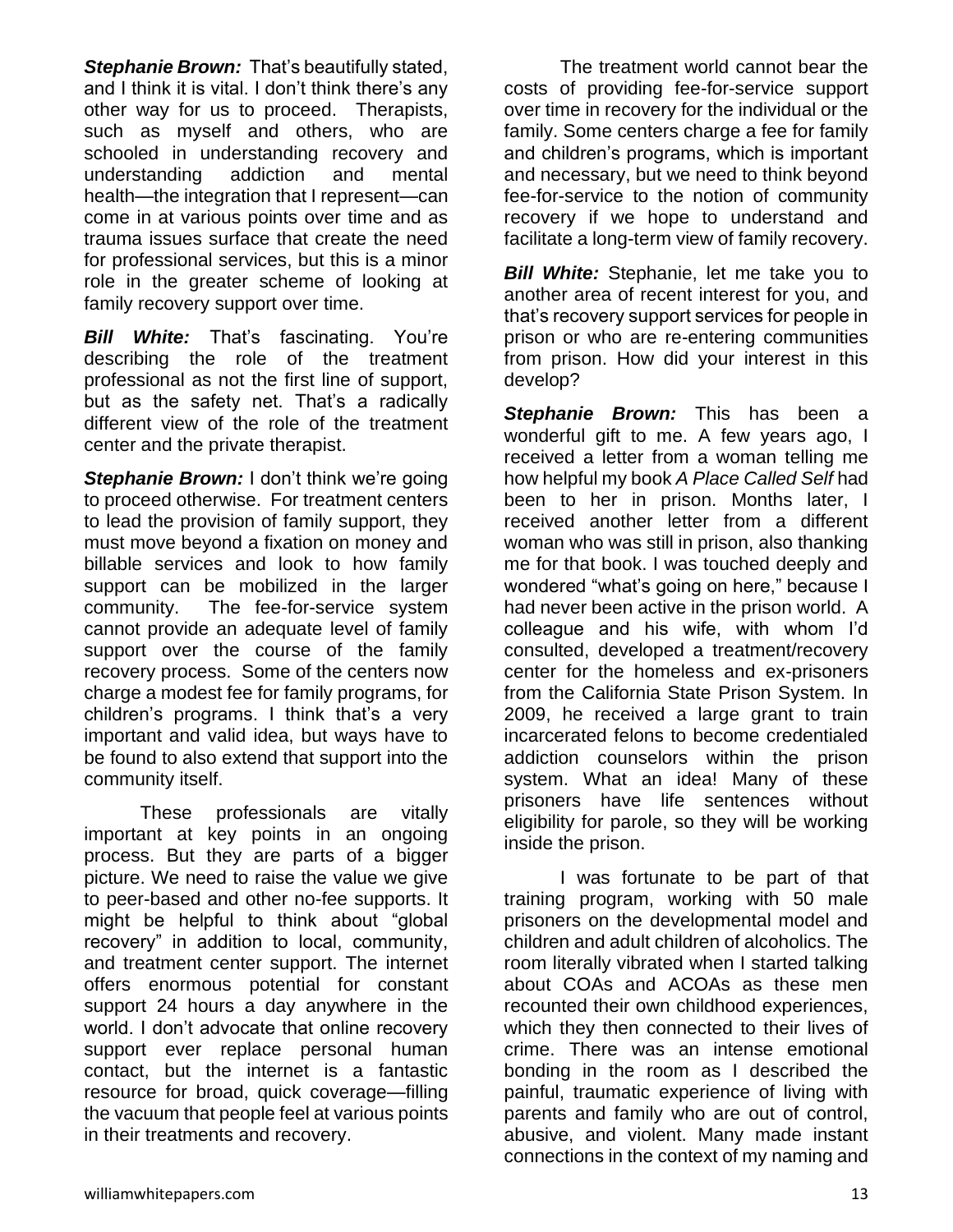validating the trauma and its devastating impact on children. It was clear from their faces and input that the idea "children of alcoholics" had opened something deep within and they felt understood, many for the first time.

Like the experience I told you about in Poland, this was another of the most powerful emotional experiences of my life. Most of these men went on to take and to pass the licensing exam a few months later.

Over the last year, I've worked with Dr. Ross Ziegler, the founder of Escalade Recovery Foundation. His Empowerment Services Project, within the broader organization, is providing financial support to bring *A Place Called Self* and other recovery materials to people around the country, or world, who are coming back to their local communities from prison. Here you see the value of support that enables safety and selfreflection within the context of peer-based or professional services. We've got a very exciting project with Rediscover in Kansas City, an outpatient agency that provides therapy to female ex-prisoners and parolees. It's been thrilling to talk with them about their experiences and to receive their warm letters of gratitude for *A Place Called Self*. This is such a marvelous linking between a community agency, a foundation, and women in recovery.

**Bill White:** Stephanie, in addition to this thread of trauma that permeates so much of your work is the role of spirituality in addiction recovery. How have your views on this role changed over the course of your career?

*Stephanie Brown:* Now, this is not an easy topic. My views have changed over time as I've increased the depth of my personal and professional understanding of spirituality and worked to maintain my commitment to be open to new learning and experience. I have come to look at spirituality within the developmental frame, the integration with mental health theory, and my theoretical interpretations of AA experience as I have come to understand AA over many years. I see spirituality as an acceptance of fundamental human dependence. All human beings need a key attachment, which is usually parents. The addict forms a similar attachment—a core dependence—to alcohol, other drugs, food, spending, or even the internet now. That is addiction, a faulty attachment. With abstinence and recovery, the addict ideally transfers this faulty dependence to AA, a treatment program, or simply objects that represent recovery, such as the Big Book or meetings. This new dependence, formed within the context of 12 step recovery, is usually concrete. Soon, as recovery development proceeds, individuals begin to define their own personal concept of a Higher Power, which may become more abstract over time. Of course this is paradoxical. You create the Higher Power to which you will relinquish control!

In our Family Recovery Research project, we found that people who had grown up with positive religious experiences, or who embraced positive religious experience in recovery, had the same kind of process in the development of their dependence on something greater than the self. We found that other people, who did not have prior positive religious experience, also came to an understanding of something higher than the self. Their concept of spirituality evolved in the transfer of the source of power out of the self onto something greater, even if it remained undefined.

Mostly, we saw that people were able to find something positive in their definitions of something greater. We also found that some people shifted their dependencies on substances to an addiction to something else, which is common and certainly part of the beginnings of recovery. People may turn to food, TV, or a problematic substitute for the original addiction, which temporarily holds them as they stabilize in solid recovery and contemplate the need for a Higher Power.

We determined that change was hardest for people who didn't have a new healthy dependence, including a power greater than the self, because their source of power remained within the self. That reinforced their old beliefs in individual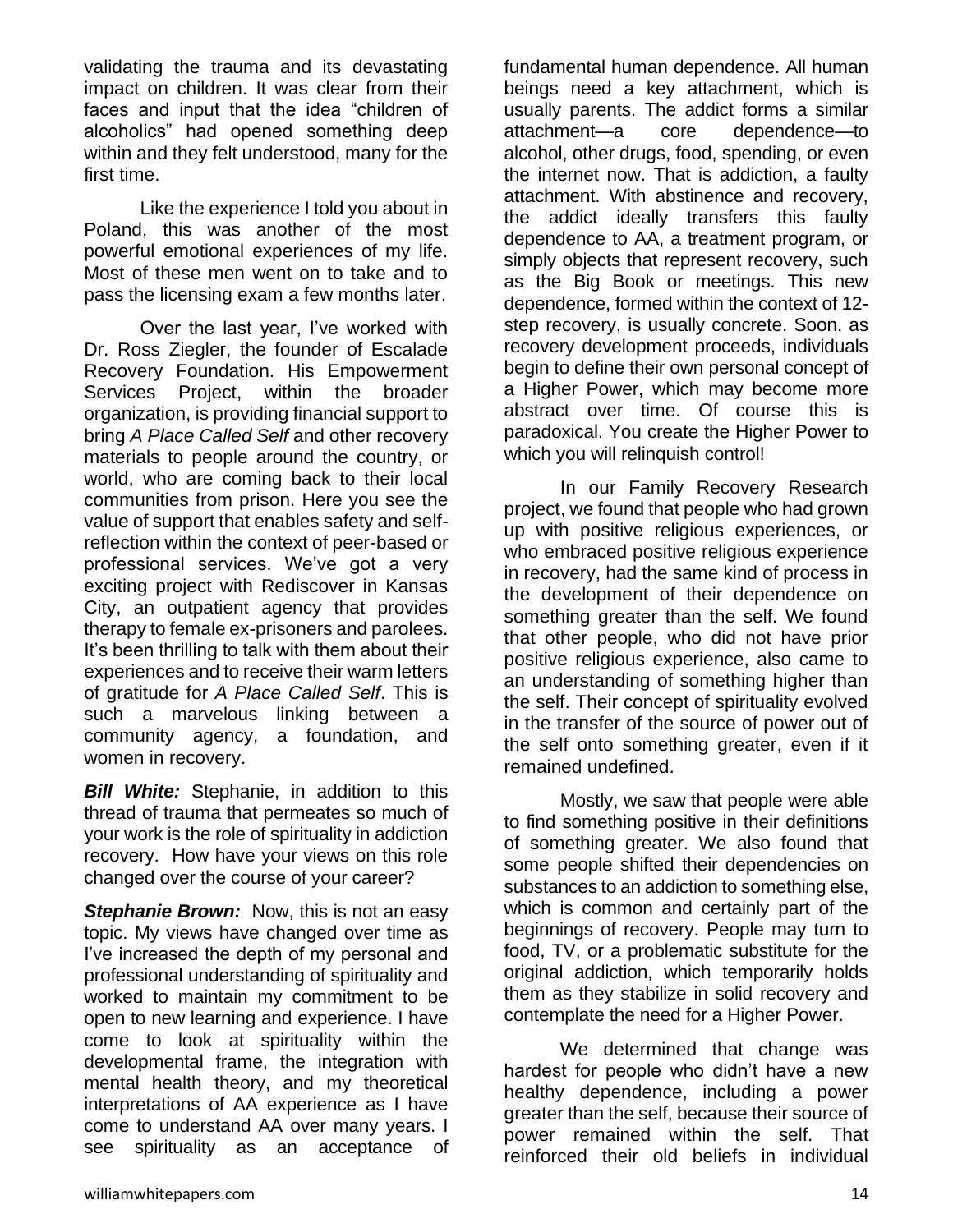power and will and made "letting go" extremely difficult.

*Bill White:* You've been recently applying the concept of recovery to our whole culture, suggesting among other things that we as a culture are out of control, have lost our sense of limitation, and are prone to all manner of excess. Could you provide any highlights of what we could anticipate from your next book?

*Stephanie Brown:* American culture was formed in the 1600s with a basic belief in the power and entitlement of the individual. American identity and American character were formed on a sense of privilege. Americans saw themselves as the chosen people, entitled to this new land and to the rest of the continent. This identity is similar to the kind of personal identity and beliefs that form with addiction—grandiosity and entitlement without limit. The addict believes "I am not an addict; I can control my use, and I can have what I want." In essence, "limits don't apply to me."

Westward expansion proceeded through the 1700s and 1800s and the beginnings of the  $20<sup>th</sup>$  century. But by the 1950s, the end of territorial expansion occurred, and colonialism became unpopular. The United States was faced with the reality of geographical limits for the first time, but we did not have a national or cultural identity that accepted limits.

Then along came cyberspace. By the 1970s, '80s and '90s, cyberspace provided a new territory without limits. Cyberspace became the new "frontier," the new focus of expansion. As far as we know, cyberspace is indeed unlimited, but human beings quickly had to face human limits: we cannot go as fast or as endlessly as cyberspace and technology. Human beings must come faceto-face with human limits.

But instead, in the last 20 years, our culture has become out of control. The beliefs in entitlement, the grandiosity of no limits, and the realities of loss of control now characterize American cultural identity and behavior. I'm writing about a culture addicted to speed—going fast—driven by its denial of limits and a belief that we are always moving forward. There must be only progress and only success. We need to slow down, but slowing down is failure. This is just the tip of the story.

*Bill White:* From what you have described, it seems like there might be a real appetite for this recovery concept within the larger culture in the coming decades.

**Stephanie Brown:** Absolutely. In the last three months, the *New York Times* and other news sources are full of articles describing the out of control culture. The popular press is picking up on this "new idea" and it will soon be, I hope, a serious subject of concern. I see that the principles of addiction apply to the whole culture, and an understanding of recovery can help us face it and deal with it. The "American way" is to slow down temporarily, to get control, and then jump back on board to ride the wave of "the next big thing." This is the same dynamic that occurs with addiction: try to get control until you can be out of control again.

*Bill White:* Let me ask a few final questions. At a professional level, you've received many very distinguished awards for your work in the addictions field—the Bronze Key Award from NCADD, the Norman Zinberg Memorial Award from Harvard, and others. I know you also received a special award a few years ago from Health Communications for your contributions to the understanding of adult children of alcoholics. Could I ask what it has meant to you at a personal level to be recognized in that way?

**Stephanie Brown:** Oh, the words for this. I would say deep gratitude. I have functioned professionally for these nearly 40 years as an observer, standing in two fields—addiction and mental health—belonging to both, but always having one foot on the perimeter, or even radically outside, as I've been in psychology—watching and thinking. I have needed to ask "why" and I've needed to be able to explain—not all things, but many.

It's a feeling of deep gratitude for the acknowledgement. It's been reinforcement for me that the path I've been forging over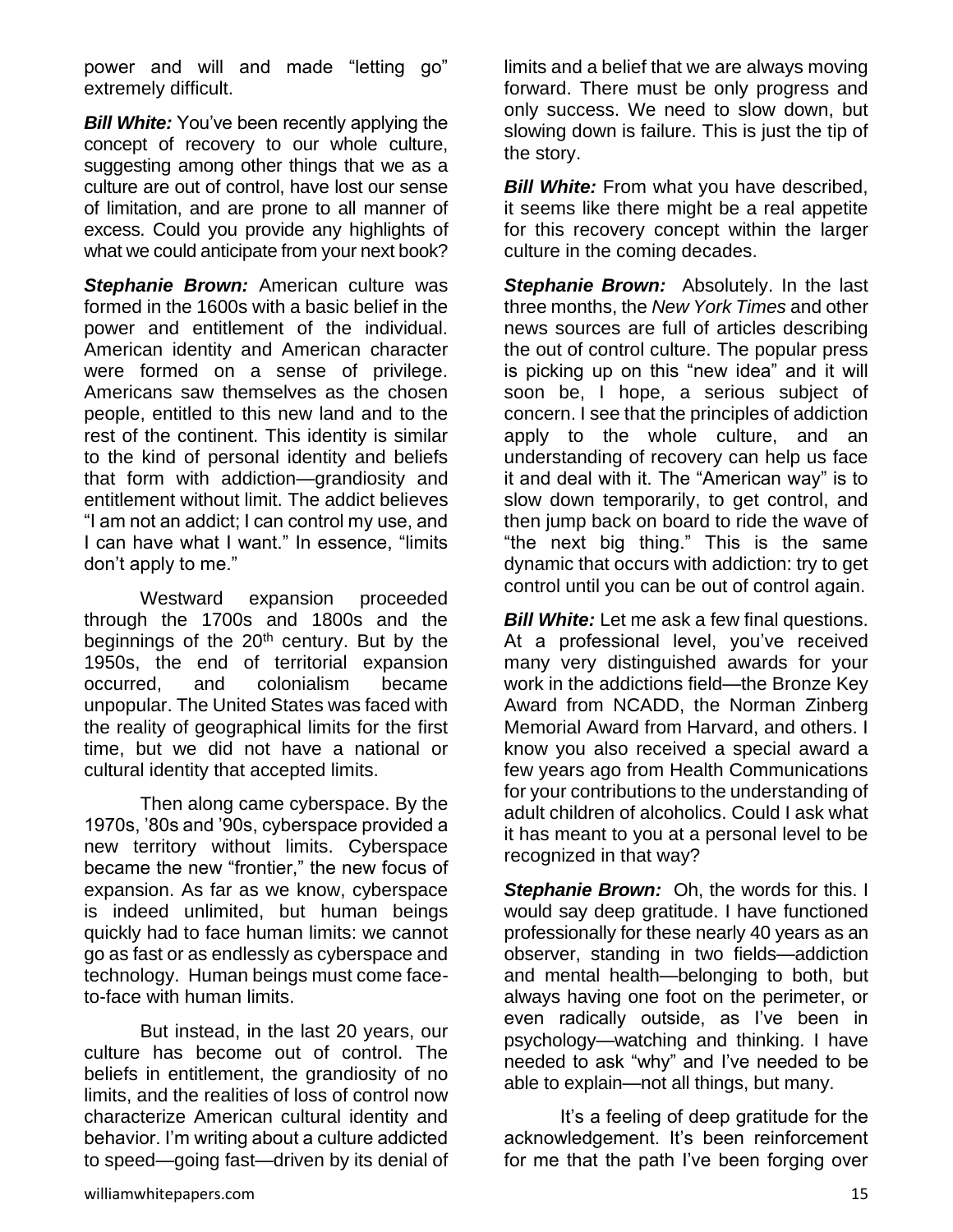these years is valid. The validation has helped me accept the loneliness I've sometimes felt trying to integrate what are often conflicting and opposing fields. The awards tell me that people understand and value what I'm doing, and for that, I am extremely grateful

**Bill White:** Given that isolation, how have you sustained yourself over these decades? This is a field that can devour people emotionally. To what would you attribute your ability to both sustain yourself and the quality of work you've sustained over these years?

**Stephanie Brown:** I love that question and it's tricky. I think that seeing myself as an outsider has been enormously helpful. It allowed me very early on to set limits and to say no so that I could maintain my focus. The traumas I experienced growing up in an alcoholic family have plagued me as well as helped me stay outside of things because I have always been wary of joining anything. I wanted to preserve my observer status for my own protection. I wanted to be the one who comments on the process rather than being lost in it, and that has helped me immensely. The outsider status helps with boundaries, which people have appreciated and respected even when they were also upset with me for what I wouldn't do or couldn't join. I see that I've had a personal need for several degrees of distance from the fields I have tried to interpret, sometimes challenge, and influence. But I do hope I've achieved a middle ground, more as a "participant-observer" than a pure outsider. I have been deeply involved with my own recovery, and in that sense, I am an insider.

*Bill White:*You've been a very prolific writer over the years, and I'm wondering if you have any advice for aspiring writers in the field, either in terms of the writing process or the process of getting published?

**Stephanie Brown:** My writing, since the beginning of my own recovery and professional career, has been about addiction, recovery, and trauma, with both an academic and popular focus. Although my writing comes from a research base, both formal and clinical, I have shaped my questions from my own experiences and my own deep need to know. I have had a deep need to understand myself, particularly my childhood experiences, in order to heal and to become healthy. This need to know has been my "mission," which I feel as a gift. A lot of writers feel they have to write, and I am one of those. I have had to write.

I don't think you can advise people to go out and get a mission. It comes from within. It has been important to write what I know or what I've experienced for the kind of writing I do, the questions I've asked, and for seeking deep within for answers or direction.

Another key to good writing is being a good listener, cultivating the ability to listen to what others are saying concretely and at deeper, symbolic levels. As a therapist and a researcher, I've gained immensely in my capacity to listen to others and to listen to myself.

Getting published seems to be harder than ever. I cannot write to the audience, to what I think people want to hear. I cannot write formulas that will supposedly sell, which is what some publishers want. I have to write what I believe, though I still dream that my books will show up on the *New York Times* Bestsellers list. Hasn't happened, but I haven't been sorry about anything I've written, and that's a good place for me to be. If you've got a good idea, talk to other writers and look closely at publishers in your field. You may be able to submit a proposal directly, though many authors and publishers today suggest an agent. It's a complicated process to find and work with a publisher, but your good idea and good writing will get you started.

**Bill White:** You and I are both at a stage in our careers where it is natural for us to think about legacy and what we want to do with the time we've got remaining to serve the field. I'm wondering what that list would look like for you, the things that are your top priorities to get done?

*Stephanie Brown:* The book on speed, which has been very difficult to write, is still